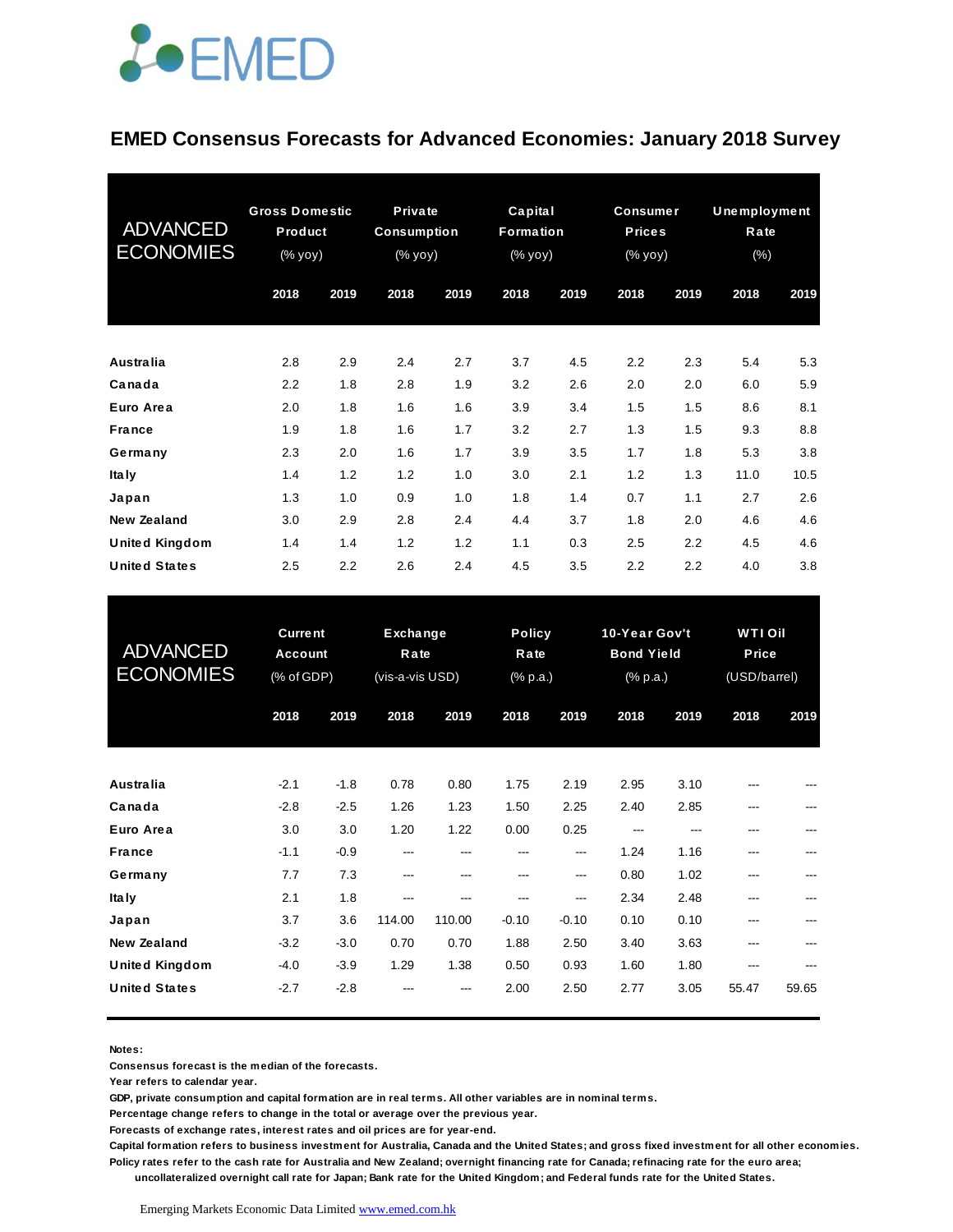

#### **EMED Consensus Forecasts for Emerging Markets: January 2018 Survey**

| <b>EMERGING</b><br><b>MARKETS</b> | <b>Gross Domestic</b><br>Product<br>(% yoy)<br>2018<br>2019 |     | <b>Private</b><br>Consumption<br>(% yoy)<br>2019<br>2018 |     | <b>Fixed</b><br>Investment<br>$(\%$ yoy)<br>2018<br>2019 |        | Consumer<br><b>Prices</b><br>(% yoy)<br>2019<br>2018 |      | <b>Unemployment</b><br>Rate<br>$(\% )$<br>2019<br>2018 |       |
|-----------------------------------|-------------------------------------------------------------|-----|----------------------------------------------------------|-----|----------------------------------------------------------|--------|------------------------------------------------------|------|--------------------------------------------------------|-------|
|                                   |                                                             |     |                                                          |     |                                                          |        |                                                      |      |                                                        |       |
| Argentina                         | 3.4                                                         | 2.7 | 3.1                                                      | 3.1 | 7.5                                                      | 5.9    | 17.0                                                 | 11.0 | 7.7                                                    | 7.8   |
| <b>Brazil</b>                     | 2.2                                                         | 2.5 | 2.4                                                      | 1.8 | 5.5                                                      | 7.4    | 3.9                                                  | 4.1  | 11.1                                                   | 11.4  |
| Chile                             | 2.8                                                         | 2.7 | 2.8                                                      | 2.7 | 2.5                                                      | 0.3    | 2.5                                                  | 3.0  | 6.7                                                    | 6.9   |
| China                             | 6.5                                                         | 6.3 | 8.2                                                      | 8.6 | 5.2                                                      | 5.0    | 2.2                                                  | 2.2  | 4.1                                                    | 4.1   |
| Colombia                          | 2.5                                                         | 3.1 | 2.5                                                      | 3.2 | 3.7                                                      | 4.0    | 3.3                                                  | 3.2  | 9.8                                                    | 9.0   |
| <b>Czech Republic</b>             | 3.2                                                         | 2.7 | 3.9                                                      | 2.2 | 5.0                                                      | 3.6    | 2.2                                                  | 2.1  | 2.9                                                    | 2.6   |
| <b>Hong Kong</b>                  | 2.5                                                         | 2.6 | 2.6                                                      | 2.3 | 2.3                                                      | 2.2    | 2.1                                                  | 2.1  | 3.3                                                    | 3.3   |
| Hungary                           | 3.5                                                         | 2.6 | 3.7                                                      | 3.1 | 10.6                                                     | 7.4    | 2.5                                                  | 2.5  | 4.2                                                    | 3.7   |
| India                             | 7.3                                                         | 7.5 | 7.2                                                      | 7.1 | 4.9                                                      | 8.0    | 4.5                                                  | 4.5  | $\qquad \qquad \cdots$                                 | $---$ |
| Indonesia                         | 5.3                                                         | 5.3 | 5.1                                                      | 5.0 | 6.0                                                      | 5.5    | 4.0                                                  | 4.0  | 5.4                                                    | 5.3   |
| Malaysia                          | 5.0                                                         | 5.0 | 6.0                                                      | 3.2 | 5.9                                                      | 5.3    | 2.9                                                  | 2.5  | 3.4                                                    | 3.4   |
| <b>Mexico</b>                     | 2.2                                                         | 2.4 | 2.8                                                      | 2.2 | 1.7                                                      | $-1.1$ | 3.9                                                  | 3.8  | 3.5                                                    | 3.4   |
| <b>Philippines</b>                | 6.5                                                         | 6.5 | 6.2                                                      | 6.0 | 9.7                                                      | 10.0   | 3.5                                                  | 3.3  | 5.5                                                    | 5.7   |
| Poland                            | 3.7                                                         | 3.1 | 3.9                                                      | 3.1 | 7.6                                                      | 6.0    | 2.3                                                  | 2.5  | 4.9                                                    | 4.9   |
| Russia                            | 1.7                                                         | 1.8 | 3.2                                                      | 1.8 | 3.7                                                      | 1.3    | 4.0                                                  | 4.0  | 5.0                                                    | 5.1   |
| <b>Singapore</b>                  | 3.0                                                         | 2.5 | 2.3                                                      | 2.5 | 0.5                                                      | 3.7    | 1.0                                                  | 1.3  | 2.2                                                    | 2.3   |
| <b>South Korea</b>                | 3.0                                                         | 2.8 | 2.5                                                      | 2.4 | 2.7                                                      | 2.5    | 1.9                                                  | 2.0  | 3.6                                                    | 3.6   |
| <b>Taiwan</b>                     | 2.4                                                         | 2.0 | 2.2                                                      | 1.8 | 2.6                                                      | 1.1    | 1.1                                                  | 1.2  | 3.7                                                    | 3.8   |
| <b>Thailand</b>                   | 3.8                                                         | 3.5 | 3.3                                                      | 3.0 | 4.3                                                      | 2.5    | 1.5                                                  | 1.6  | 1.1                                                    | 0.8   |
| <b>Turkey</b>                     | 3.6                                                         | 3.6 | 4.2                                                      | 3.6 | 4.8                                                      | 3.4    | 9.4                                                  | 8.7  | 11.0                                                   | 11.0  |

| <b>EMERGING</b><br><b>MARKETS</b> | Money<br>Supply M2<br>$(%$ (% yoy)<br>2018 | 2019                                | <b>Merchandise</b><br><b>Exports</b><br>$(%$ (% yoy)<br>2018 | 2019 | <b>Merchandise</b><br><b>Imports</b><br>$(%$ (% yoy)<br>2018 | 2019 | Current<br><b>Account</b><br>(% of GDP)<br>2018 | 2019   | Exchange<br>Rate<br>(vis-a-vis USD)<br>2018 | 2019  |
|-----------------------------------|--------------------------------------------|-------------------------------------|--------------------------------------------------------------|------|--------------------------------------------------------------|------|-------------------------------------------------|--------|---------------------------------------------|-------|
| Argentina                         | 30.1                                       | 21.2                                | 6.4                                                          | 4.0  | 12.5                                                         | 5.7  | $-4.5$                                          | $-4.5$ | 19.50                                       | 22.28 |
| <b>Brazil</b>                     | 5.5                                        | $\qquad \qquad -$                   | 5.1                                                          | 3.3  | 9.0                                                          | 6.6  | $-1.6$                                          | $-2.0$ | 3.30                                        | 3.24  |
| Chile                             | 7.0                                        | $\hspace{0.05cm}---\hspace{0.05cm}$ | 3.9                                                          | 2.1  | 5.2                                                          | 1.8  | $-1.9$                                          | $-1.3$ | 660                                         | 600   |
| China                             | 9.0                                        | 9.0                                 | 5.2                                                          | 5.1  | 4.5                                                          | 4.7  | 1.4                                             | 1.3    | 6.60                                        | 6.30  |
| Colombia                          | 12.2                                       | 14.5                                | 3.7                                                          | 2.9  | 5.3                                                          | 4.5  | $-3.5$                                          | $-3.2$ | 3050                                        | 3100  |
| <b>Czech Republic</b>             | $\qquad \qquad -$                          | $\qquad \qquad -$                   | 6.5                                                          | 6.5  | 8.4                                                          | 6.9  | 0.6                                             | 0.5    | 21.9                                        | 19.9  |
| <b>Hong Kong</b>                  | 7.4                                        | 8.5                                 | 4.7                                                          | 4.5  | 4.6                                                          | 3.8  | 3.0                                             | 3.0    | 7.80                                        | 7.80  |
| Hungary                           | 4.1                                        | $\cdots$                            | 6.5                                                          | 5.8  | 7.7                                                          | 6.7  | 3.0                                             | 2.2    | 260                                         | 255   |
| India                             | 12.8                                       | $\hspace{0.05cm}---\hspace{0.05cm}$ | 8.4                                                          | 6.8  | 11.0                                                         | 8.0  | $-1.4$                                          | $-1.5$ | 65.3                                        | 64.0  |
| Indonesia                         | 12.0                                       | $\qquad \qquad -\qquad$             | 5.5                                                          | 6.0  | 7.0                                                          | 4.0  | $-1.9$                                          | $-1.9$ | 13476                                       | 13400 |
| Malaysia                          | 3.9                                        | $\qquad \qquad -$                   | 5.0                                                          | 5.5  | 5.5                                                          | 5.7  | 2.9                                             | 2.5    | 4.15                                        | 4.10  |
| <b>Mexico</b>                     | 12.1                                       | $\hspace{0.05cm}---\hspace{0.05cm}$ | 6.3                                                          | 1.5  | 5.7                                                          | 1.4  | $-2.2$                                          | $-2.0$ | 18.7                                        | 18.5  |
| <b>Philippines</b>                | 15.1                                       | $\hspace{0.05cm}---\hspace{0.05cm}$ | 6.0                                                          | 7.0  | 6.5                                                          | 8.6  | $-0.4$                                          | $-0.4$ | 51.4                                        | 51.0  |
| Poland                            | 8.6                                        | 9.5                                 | 7.1                                                          | 5.5  | 8.3                                                          | 5.9  | $-0.8$                                          | $-1.2$ | 3.60                                        | 3.47  |
| Russia                            | 8.5                                        | $\qquad \qquad -$                   | 2.1                                                          | 2.5  | 5.6                                                          | 0.8  | 2.1                                             | 2.5    | 58.6                                        | 57.5  |
| Singapore                         | 6.2                                        | $\cdots$                            | 3.8                                                          | 5.3  | 4.1                                                          | 5.6  | 19.0                                            | 19.0   | 1.36                                        | 1.30  |
| <b>South Korea</b>                | 5.6                                        | $\hspace{0.05cm}---\hspace{0.05cm}$ | 4.8                                                          | 3.3  | 4.6                                                          | 3.0  | 5.7                                             | 5.3    | 1104                                        | 1050  |
| Taiwan                            | 4.4                                        | 4.6                                 | 5.4                                                          | 4.6  | 5.4                                                          | 4.1  | 12.3                                            | 12.0   | 30.4                                        | 30.0  |
| <b>Thailand</b>                   | 5.0                                        | 5.0                                 | 4.8                                                          | 4.7  | 7.9                                                          | 7.4  | 8.2                                             | 7.3    | 33.4                                        | 32.0  |
| Turkey                            | 14.7                                       | $\qquad \qquad -\qquad$             | 4.9                                                          | 4.3  | 5.2                                                          | 2.7  | $-4.5$                                          | $-4.4$ | 4.10                                        | 4.00  |

**Notes:** 

**Consensus forecast is the median of the forecasts.**

**Year refers to calendar year except for India for which fiscal year (April to March) is used.**

**GDP, private consumption and fixed investment are in real terms. All other variables are in nominal terms.**

**Percentage change refers to change in the total or average over the previous year, except for money supply growth which is based on year-end figures. Forecasts of exchange rates and interest rates are for year-end.**

**Forecasts for India are FY17/18 and FY18/19**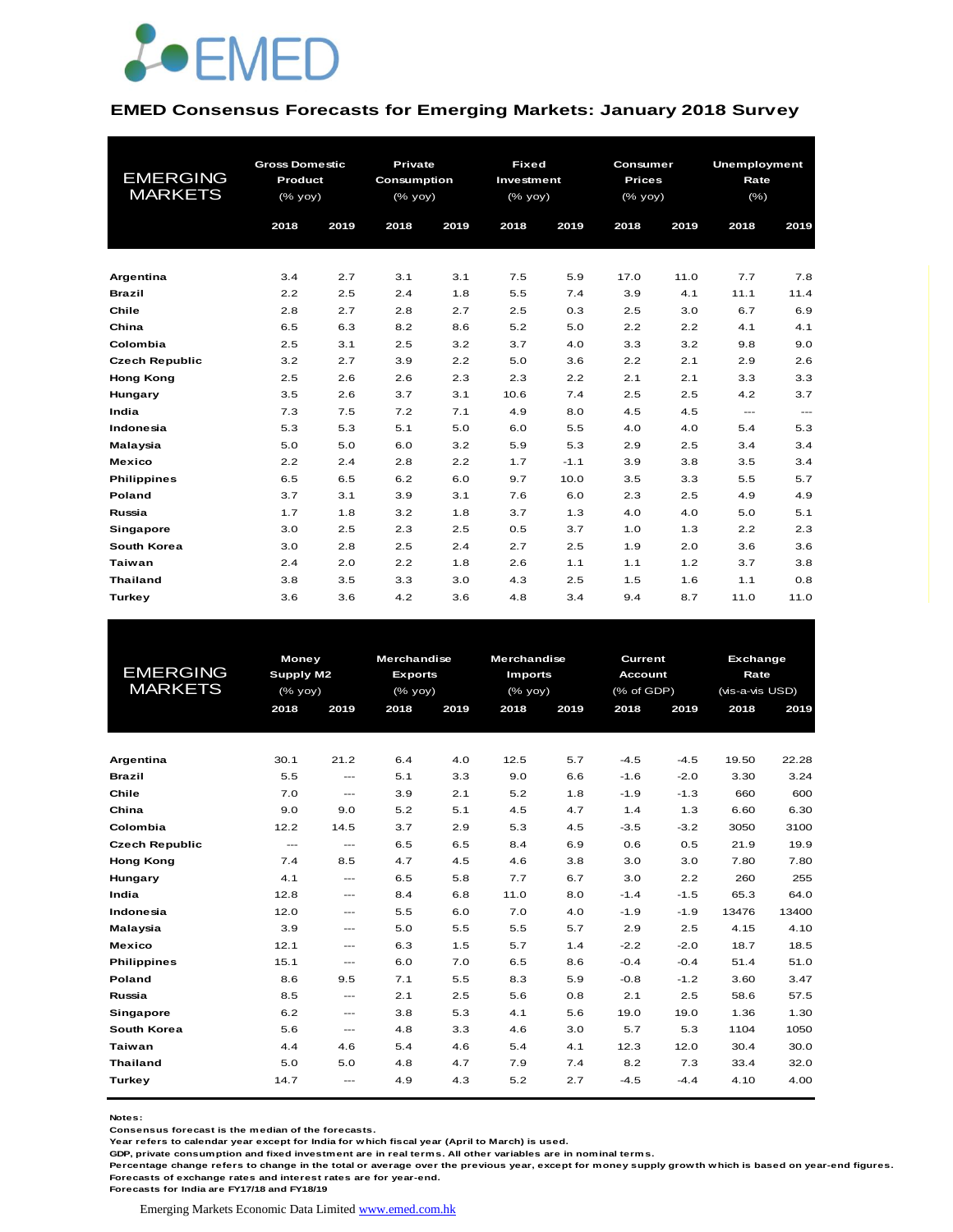### **EMED Consensus Forecasts for the United States: January 2018 Survey**

| <b>UNITED STATES</b>             | <b>Gross Domestic</b><br><b>Product</b><br>$(% \mathsf{Y}^{\prime }\mathsf{Y}^{\prime })$ (% $\mathsf{Y}^{\prime }\mathsf{Y}^{\prime }\mathsf{Y}^{\prime })$ |                          | <b>Consumer</b><br><b>Prices</b><br>(% yoy) |                          | <b>UNITED STATES</b>                | <b>Gross Domestic</b><br><b>Product</b><br>(% yoy) |                          | <b>Consumer</b><br><b>Prices</b><br>$(% \mathsf{Y}^{\prime }\mathsf{Y}^{\prime })$ (% $\mathsf{Y}^{\prime }\mathsf{Y}^{\prime }\mathsf{Y}^{\prime })$ |                          |
|----------------------------------|--------------------------------------------------------------------------------------------------------------------------------------------------------------|--------------------------|---------------------------------------------|--------------------------|-------------------------------------|----------------------------------------------------|--------------------------|-------------------------------------------------------------------------------------------------------------------------------------------------------|--------------------------|
|                                  | 2018                                                                                                                                                         | 2019                     | 2018                                        | 2019                     |                                     | 2018                                               | 2019                     | 2018                                                                                                                                                  | 2019                     |
| <b>ABN AMRO</b>                  | 2.7                                                                                                                                                          | 2.3                      | 2.3                                         | 1.9                      | <b>ING</b>                          | 2.9                                                | $\overline{\phantom{a}}$ | 2.9                                                                                                                                                   | ---                      |
| <b>Action Economics</b>          | 2.8                                                                                                                                                          | ---                      | 2.5                                         | $\sim$                   | Intesa Sanpaolo                     | 2.6                                                | 2.4                      | 1.9                                                                                                                                                   | 2.2                      |
| <b>AIB Global Treasury</b>       | 2.3                                                                                                                                                          | 2.3                      | 2.0                                         | 2.2                      | Invesco Ltd.                        | 2.4                                                | ---                      | 1.8                                                                                                                                                   |                          |
| <b>Allianz</b>                   | 2.2                                                                                                                                                          | ---                      | 2.5                                         | ---                      | <b>KBC</b>                          | 2.4                                                | ---                      | 2.3                                                                                                                                                   |                          |
| <b>Bank Julius Baer</b>          | 2.5                                                                                                                                                          | $\sim$                   | 2.0                                         | $\sim$                   | <b>Kiel Institute</b>               | 2.5                                                | 1.9                      | 2.3                                                                                                                                                   | 2.2                      |
| <b>Barclays Capital</b>          | 2.3                                                                                                                                                          | <u>.</u>                 | 2.2                                         | $\sim$                   | <b>Moody's Analytics</b>            | 2.9                                                | 2.2                      | 2.4                                                                                                                                                   | 2.7                      |
| <b>BayernLB</b>                  | 2.8                                                                                                                                                          | $\overline{a}$           | 2.0                                         | $\sim$                   | <b>Mortgage Bankers Association</b> | 2.2                                                | 2.2                      | 2.0                                                                                                                                                   | 2.1                      |
| <b>BBVA</b>                      | 2.2                                                                                                                                                          | $\overline{\phantom{a}}$ | 1.8                                         | $\sim$                   | <b>NAR</b>                          | 3.0                                                | 2.7                      | 2.6                                                                                                                                                   | 2.7                      |
| <b>Berenberg Capital Markets</b> | 2.9                                                                                                                                                          | 2.7                      | 2.4                                         | 2.4                      | <b>National Bank of Canada</b>      | 2.5                                                | 2.0                      | 2.2                                                                                                                                                   | 2.2                      |
| <b>BMO Capital Markets</b>       | 2.6                                                                                                                                                          | 2.0                      | 2.4                                         | 2.2                      | <b>NIESR</b>                        | 2.3                                                | ---                      | 2.2                                                                                                                                                   | ---                      |
| <b>BNP Paribas</b>               | 2.9                                                                                                                                                          | 1.9                      | 2.0                                         | 2.2                      | <b>Northern Trust</b>               | 2.8                                                | 2.3                      | 2.1                                                                                                                                                   | 2.1                      |
| <b>Capital Economics</b>         | 2.5                                                                                                                                                          | 1.7                      | 2.5                                         | 2.6                      | <b>OCBC Bank</b>                    | 2.3                                                | $\overline{\phantom{a}}$ | 2.4                                                                                                                                                   | $\overline{\phantom{a}}$ |
| <b>CIBC World Markets</b>        | 2.2                                                                                                                                                          | 1.9                      | 2.3                                         | 2.4                      | <b>PNC</b>                          | 2.7                                                | $\sim$                   | 2.0                                                                                                                                                   | <u>.</u>                 |
| Citigroup                        | 2.7                                                                                                                                                          | 2.4                      | 1.7                                         | 2.0                      | Prometeia                           | 2.5                                                | 2.2                      | 2.1                                                                                                                                                   | 1.9                      |
| <b>Comerica Bank</b>             | 2.8                                                                                                                                                          | ---                      | 2.2                                         | $\overline{\phantom{a}}$ | <b>Raymond James</b>                | 2.4                                                | 2.0                      | 2.3                                                                                                                                                   | 2.3                      |
| Commerzbank                      | 2.3                                                                                                                                                          | 2.3                      | 2.0                                         | 2.4                      | <b>Royal Bank of Canada</b>         | 2.6                                                | 2.2                      | 1.8                                                                                                                                                   | 1.9                      |
| <b>Credit Agricole</b>           | 2.4                                                                                                                                                          | 2.0                      | 2.2                                         | 1.8                      | <b>Schroders</b>                    | 2.5                                                | 2.2                      | 2.1                                                                                                                                                   | 2.4                      |
| <b>Credit Suisse</b>             | 2.6                                                                                                                                                          | $\sim$                   | 1.9                                         | ---                      | <b>Scotia Capital</b>               | 2.5                                                | 1.8                      | 2.2                                                                                                                                                   | 2.4                      |
| Daiwa Institute of Research      | 2.4                                                                                                                                                          | ---                      | 2.2                                         | $\sim$                   | <b>Societe Generale</b>             | 2.4                                                | 1.2                      | 1.6                                                                                                                                                   | 1.8                      |
| Danske Bank                      | 2.4                                                                                                                                                          | 2.1                      | 2.5                                         | 2.1                      | <b>Standard &amp; Poor's</b>        | 2.8                                                | 2.2                      | 2.2                                                                                                                                                   | 1.9                      |
| <b>DBS Bank</b>                  | 2.4                                                                                                                                                          | $\sim$                   | 1.8                                         | ---                      | <b>TD Economics</b>                 | 2.6                                                | 2.3                      | 1.9                                                                                                                                                   | 2.0                      |
| Deka Bank                        | 2.5                                                                                                                                                          | 1.9                      | 2.2                                         | 2.3                      | <b>UOB</b>                          | 2.5                                                | 2.5                      | 2.5                                                                                                                                                   | 2.3                      |
| Desjardins                       | 2.7                                                                                                                                                          | 2.5                      | 1.9                                         | 2.1                      |                                     |                                                    |                          |                                                                                                                                                       |                          |
| <b>DIW Berlin</b>                | 2.5                                                                                                                                                          | $\overline{\phantom{a}}$ | 1.6                                         | $\sim$                   |                                     |                                                    |                          |                                                                                                                                                       |                          |
| <b>DZ Bank</b>                   | 2.5                                                                                                                                                          | 2.6                      | 2.2                                         | 2.4                      | <b>CONSENSUS</b>                    |                                                    |                          |                                                                                                                                                       |                          |
| <b>Fannie Mae</b>                | 2.1                                                                                                                                                          | ---                      | 2.0                                         | $\overline{\phantom{a}}$ | Median                              | 2.5                                                | 2.2                      | 2.2                                                                                                                                                   | 2.2                      |
| <b>First Trust Advisors</b>      | 3.0                                                                                                                                                          | 3.1                      | 2.5                                         | 2.6                      | Mean                                | 2.5                                                | 2.2                      | 2.1                                                                                                                                                   | 2.2                      |
| <b>Freddie Mac</b>               | 2.2                                                                                                                                                          | 2.0                      | $2.2\,$                                     | 2.3                      | High                                | 3.0                                                | 3.1                      | 2.9                                                                                                                                                   | 2.7                      |
| Handelsbanken                    | 2.0                                                                                                                                                          | <u>.</u>                 | 2.0                                         | $\sim$                   | Low                                 | 2.0                                                | 1.2                      | 1.6                                                                                                                                                   | 1.8                      |
| <b>IFO Munich Institute</b>      | 2.1                                                                                                                                                          | $\overline{a}$           | 2.4                                         |                          | <b>Standard Deviation</b>           | 0.2                                                | 0.4                      | 0.3                                                                                                                                                   | 0.2                      |
| Continues in the next column     |                                                                                                                                                              |                          |                                             |                          |                                     |                                                    |                          |                                                                                                                                                       |                          |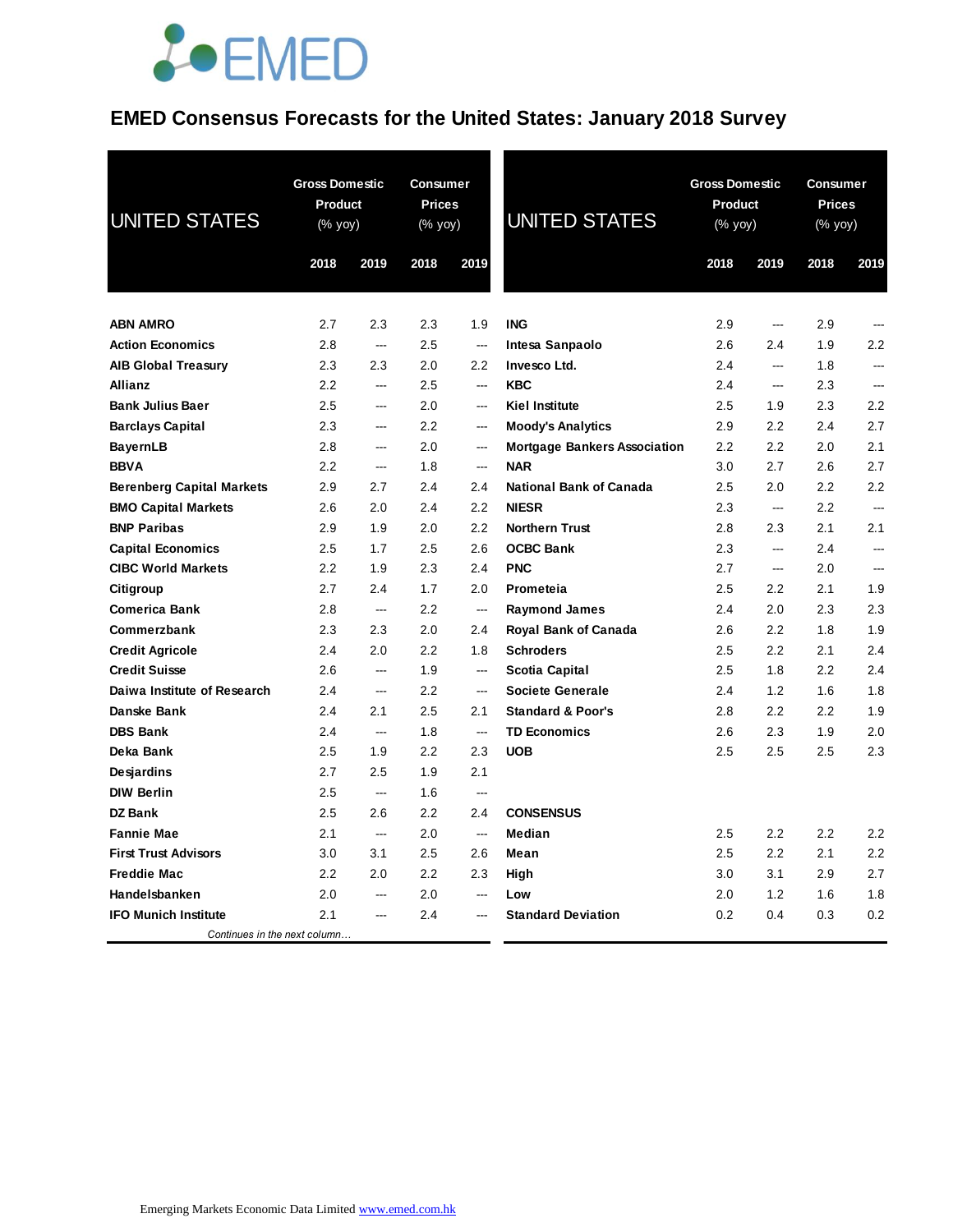### **EMED Consensus Forecasts for the Euro Area: January 2018 Survey**

| <b>EURO AREA</b>                    | <b>Gross Domestic</b><br><b>Product</b><br>(% yoy) |                          | <b>Consumer</b><br><b>Prices</b><br>(% yoy) |                          | <b>EURO AREA</b>            | <b>Gross Domestic</b><br><b>Product</b><br>(% yoy) |      | <b>Consumer</b><br><b>Prices</b><br>(% yoy) |                          |
|-------------------------------------|----------------------------------------------------|--------------------------|---------------------------------------------|--------------------------|-----------------------------|----------------------------------------------------|------|---------------------------------------------|--------------------------|
|                                     | 2018                                               | 2019                     | 2018                                        | 2019                     |                             | 2018                                               | 2019 | 2018                                        | 2019                     |
|                                     |                                                    |                          |                                             |                          |                             |                                                    |      |                                             |                          |
| <b>ABN AMRO</b>                     | $2.5\,$                                            | 2.2                      | 1.7                                         | 1.4                      | <b>IFO Munich Institute</b> | 1.7                                                | ---  | 1.5                                         | ---                      |
| <b>AIB Global Treasury</b>          | 1.9                                                | 1.8                      | 1.3                                         | 1.5                      | <b>ING</b>                  | 1.7                                                | ---  | 1.4                                         |                          |
| <b>Allianz</b>                      | 1.8                                                | ---                      | 1.6                                         | $\hspace{0.05cm} \ldots$ | Intesa Sanpaolo             | 2.1                                                | 1.8  | 2.0                                         | 3.1                      |
| <b>Bank Julius Baer</b>             | 2.0                                                | ---                      | 1.3                                         | $\hspace{0.05cm} \ldots$ | Invesco Ltd.                | 2.2                                                | ---  | 1.5                                         | ---                      |
| <b>Bank of Tokyo-Mitsubishi UFJ</b> | 1.6                                                | ---                      | 1.5                                         | ---                      | <b>KBC</b>                  | 2.3                                                | ---  | 1.3                                         | $\overline{\phantom{a}}$ |
| <b>Barclays Capital</b>             | 1.7                                                | ---                      | 1.3                                         | ---                      | <b>Kiel Institute</b>       | 2.3                                                | 2.0  | 1.7                                         | 1.7                      |
| <b>BayernLB</b>                     | 1.9                                                | ---                      | 1.5                                         | $\hspace{0.05cm} \ldots$ | <b>Moody's Analytics</b>    | 2.4                                                | 1.9  | 1.5                                         | 1.7                      |
| <b>Berenberg Capital Markets</b>    | 2.4                                                | 2.1                      | 1.5                                         | 1.7                      | <b>NIESR</b>                | 1.9                                                | ---  | 1.4                                         | ---                      |
| <b>BMO Capital Markets</b>          | 2.0                                                | 1.7                      | 1.5                                         | 1.6                      | <b>OCBC Bank</b>            | 1.5                                                | ---  | 1.5                                         | $\overline{a}$           |
| <b>BNP Paribas</b>                  | 2.4                                                | 1.8                      | 1.6                                         | 1.7                      | Prometeia                   | 2.3                                                | 1.6  | 1.4                                         | 1.6                      |
| <b>Capital Economics</b>            | 2.3                                                | 1.5                      | 1.5                                         | 1.3                      | Royal Bank of Canada        | 2.2                                                | 1.9  | $2.2\,$                                     | 1.9                      |
| <b>CIBC World Markets</b>           | 1.7                                                | $\overline{\phantom{a}}$ | 1.7                                         | $\hspace{0.05cm} \ldots$ | <b>Schroders</b>            | 2.3                                                | 1.9  | 1.4                                         | 1.4                      |
| Citigroup                           | 2.4                                                | 2.0                      | 1.4                                         | 1.5                      | <b>Scotia Capital</b>       | 2.7                                                | 2.5  | 1.5                                         | 1.5                      |
| Commerzbank                         | 2.5                                                | 2.3                      | 1.6                                         | 1.7                      | <b>Societe Generale</b>     | 2.1                                                | 1.4  | 1.4                                         | 1.4                      |
| <b>Credit Agricole</b>              | 2.3                                                | 1.8                      | 1.4                                         | 1.2                      | <b>TD Economics</b>         | 2.0                                                | 1.6  | 1.4                                         | 1.5                      |
| <b>Credit Suisse</b>                | 2.6                                                | 2.2                      | 1.6                                         | 1.5                      | <b>UOB</b>                  | 1.9                                                | 1.7  | 1.4                                         | 1.4                      |
| Danske Bank                         | 2.0                                                | 1.8                      | 1.2                                         | 1.4                      |                             |                                                    |      |                                             |                          |
| <b>DBS Bank</b>                     | 1.9                                                | ---                      | 1.2                                         | $\overline{\phantom{a}}$ |                             |                                                    |      |                                             |                          |
| Deka Bank                           | 2.1                                                | 1.7                      | 1.5                                         | 1.8                      | <b>CONSENSUS</b>            |                                                    |      |                                             |                          |
| <b>DIW Berlin</b>                   | 2.1                                                | ---                      | 1.6                                         | ---                      | Median                      | 2.1                                                | 1.8  | 1.5                                         | 1.5                      |
| <b>DZ Bank</b>                      | 2.0                                                | 2.1                      | 1.2                                         | 1.5                      | Mean                        | 2.1                                                | 1.9  | 1.5                                         | 1.6                      |
| <b>ETLA</b>                         | 2.0                                                | 1.5                      | 1.5                                         | 1.7                      | High                        | 2.7                                                | 2.5  | $2.2\,$                                     | 3.1                      |
| <b>EUROFER</b>                      | 1.9                                                | ---                      | 1.6                                         | ---                      | Low                         | 1.5                                                | 1.4  | 1.2                                         | 1.2                      |
| Handelsbanken                       | 1.5                                                | ---                      | 1.6                                         | ---                      | <b>Standard Deviation</b>   | 0.3                                                | 0.3  | 0.2                                         | 0.4                      |
| Continues in the next column        |                                                    |                          |                                             |                          |                             |                                                    |      |                                             |                          |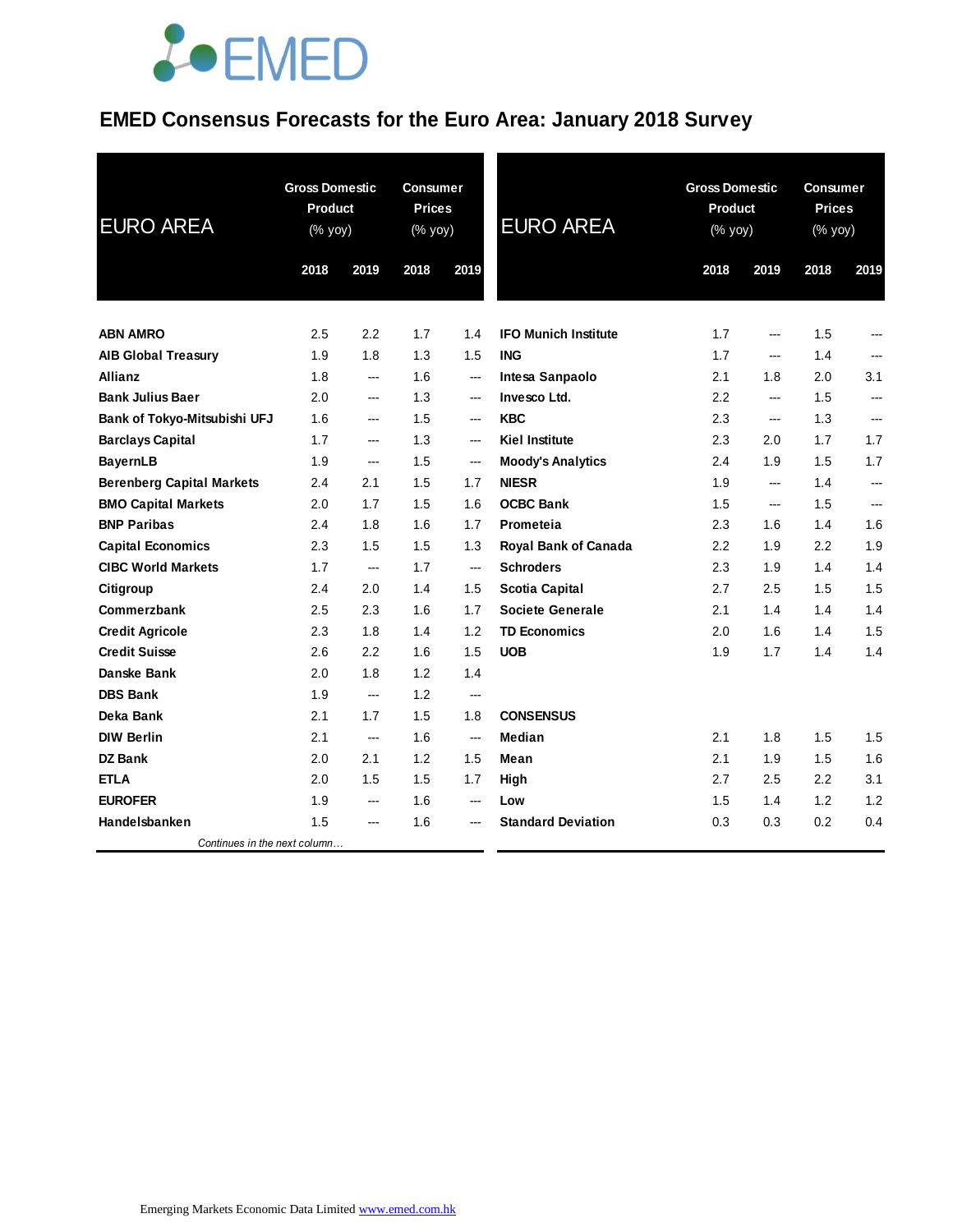### **EMED Consensus Forecasts for Japan: January 2018 Survey**

| <b>JAPAN</b>                     | <b>Gross Domestic</b><br>Product<br>(% yoy) |                          | <b>Consumer</b><br><b>Prices</b><br>(% yoy) |      | <b>JAPAN</b>              | <b>Gross Domestic</b><br><b>Product</b><br>(% yoy) |                | <b>Consumer</b><br><b>Prices</b><br>$(% \mathsf{Y}\rightarrow \mathsf{Y})$ (% yoy) |                          |
|----------------------------------|---------------------------------------------|--------------------------|---------------------------------------------|------|---------------------------|----------------------------------------------------|----------------|------------------------------------------------------------------------------------|--------------------------|
|                                  | 2018                                        | 2019                     | 2018                                        | 2019 |                           | 2018                                               | 2019           | 2018                                                                               | 2019                     |
|                                  |                                             |                          |                                             |      |                           |                                                    |                |                                                                                    |                          |
| <b>ABN AMRO</b>                  | 1.7                                         | 1.3                      | 1.0                                         | 0.8  | Intesa Sanpaolo           | 1.6                                                | 0.9            | 0.6                                                                                | 1.2                      |
| <b>AIB Global Treasury</b>       | 1.0                                         | 1.0                      | 0.3                                         | 0.4  | <b>Invesco Ltd.</b>       | 1.2                                                | ---            | 0.5                                                                                | $\overline{\phantom{a}}$ |
| <b>Allianz</b>                   | 0.9                                         | ---                      | 0.9                                         | ---  | <b>JCER</b>               | 1.2                                                | 0.8            | 0.9                                                                                | 1.7                      |
| <b>Bank Julius Baer</b>          | 1.3                                         | ---                      | 0.3                                         | ---  | <b>KBC</b>                | 1.0                                                | ---            | 1.0                                                                                | $\overline{a}$           |
| Bank of Tokyo-Mitsubishi UFJ     | 1.3                                         | ---                      | 0.7                                         | ---  | <b>Kiel Institute</b>     | 1.5                                                | 1.3            | 0.7                                                                                | 1.8                      |
| <b>Barclays Capital</b>          | 1.1                                         | ---                      | 0.7                                         | ---  | <b>Mizuho Securities</b>  | 1.4                                                | $---$          | 1.0                                                                                | $\overline{\phantom{a}}$ |
| <b>BayernLB</b>                  | 1.2                                         | ---                      | 1.1                                         | ---  | <b>Moody's Analytics</b>  | 1.7                                                | 0.8            | 0.4                                                                                | 0.6                      |
| <b>Berenberg Capital Markets</b> | 1.5                                         | 1.0                      | 0.9                                         | 1.0  | <b>NIESR</b>              | 1.0                                                | ---            | 0.6                                                                                | $---$                    |
| <b>BMO Capital Markets</b>       | 1.4                                         | 1.0                      | 0.6                                         | 1.0  | <b>OCBC Bank</b>          | 0.9                                                | $\overline{a}$ | 1.0                                                                                | $\overline{a}$           |
| <b>BNP Paribas</b>               | 1.5                                         | 0.6                      | 0.6                                         | 0.8  | Prometeia                 | 1.3                                                | 0.8            | 0.7                                                                                | 1.0                      |
| <b>Capital Economics</b>         | 1.2                                         | 1.0                      | 0.7                                         | 1.0  | <b>Schroders</b>          | 1.8                                                | 1.3            | 0.9                                                                                | 1.6                      |
| <b>CIBC World Markets</b>        | 1.1                                         | ---                      | 0.6                                         | ---  | <b>Scotia Capital</b>     | 1.4                                                | 0.9            | 1.1                                                                                | 2.3                      |
| Citigroup                        | 1.5                                         | 1.1                      | 0.8                                         | 0.9  | <b>Societe Generale</b>   | 1.3                                                | 1.2            | 0.9                                                                                | 1.6                      |
| Commerzbank                      | 1.1                                         | 1.3                      | 0.7                                         | 1.0  | <b>TD Economics</b>       | 1.3                                                | 1.3            | 0.7                                                                                | 1.3                      |
| <b>Credit Agricole</b>           | 1.6                                         | 1.6                      | 0.7                                         | 1.1  | <b>UOB</b>                | 1.8                                                | 1.7            | 1.9                                                                                | 1.9                      |
| <b>Credit Suisse</b>             | 1.0                                         | ---                      | 0.5                                         | ---  |                           |                                                    |                |                                                                                    |                          |
| Daiwa Institute of Research      | 1.2                                         | ---                      | 0.8                                         | ---  |                           |                                                    |                |                                                                                    |                          |
| <b>DBS Bank</b>                  | 1.1                                         | ---                      | 0.6                                         | ---  | <b>CONSENSUS</b>          |                                                    |                |                                                                                    |                          |
| Deka Bank                        | 1.4                                         | 0.7                      | 1.0                                         | 1.8  | <b>Median</b>             | 1.3                                                | 1.1            | 0.7                                                                                | 1.1                      |
| <b>DIW Berlin</b>                | 1.2                                         | $\overline{\phantom{a}}$ | 0.5                                         | ---  | Mean                      | 1.3                                                | 1.1            | 0.8                                                                                | 1.3                      |
| <b>DZ Bank</b>                   | 1.3                                         | 1.2                      | 0.8                                         | 1.0  | High                      | 1.8                                                | 1.7            | 1.9                                                                                | 2.3                      |
| <b>IFO Munich Institute</b>      | 1.0                                         | ---                      | 0.8                                         | ---  | Low                       | 0.9                                                | 0.6            | 0.3                                                                                | 0.4                      |
| <b>ING</b>                       | 1.4                                         | 1.1                      | 0.7                                         | 2.0  | <b>Standard Deviation</b> | 0.2                                                | 0.3            | 0.3                                                                                | 0.5                      |
| Continues in the next column     |                                             |                          |                                             |      |                           |                                                    |                |                                                                                    |                          |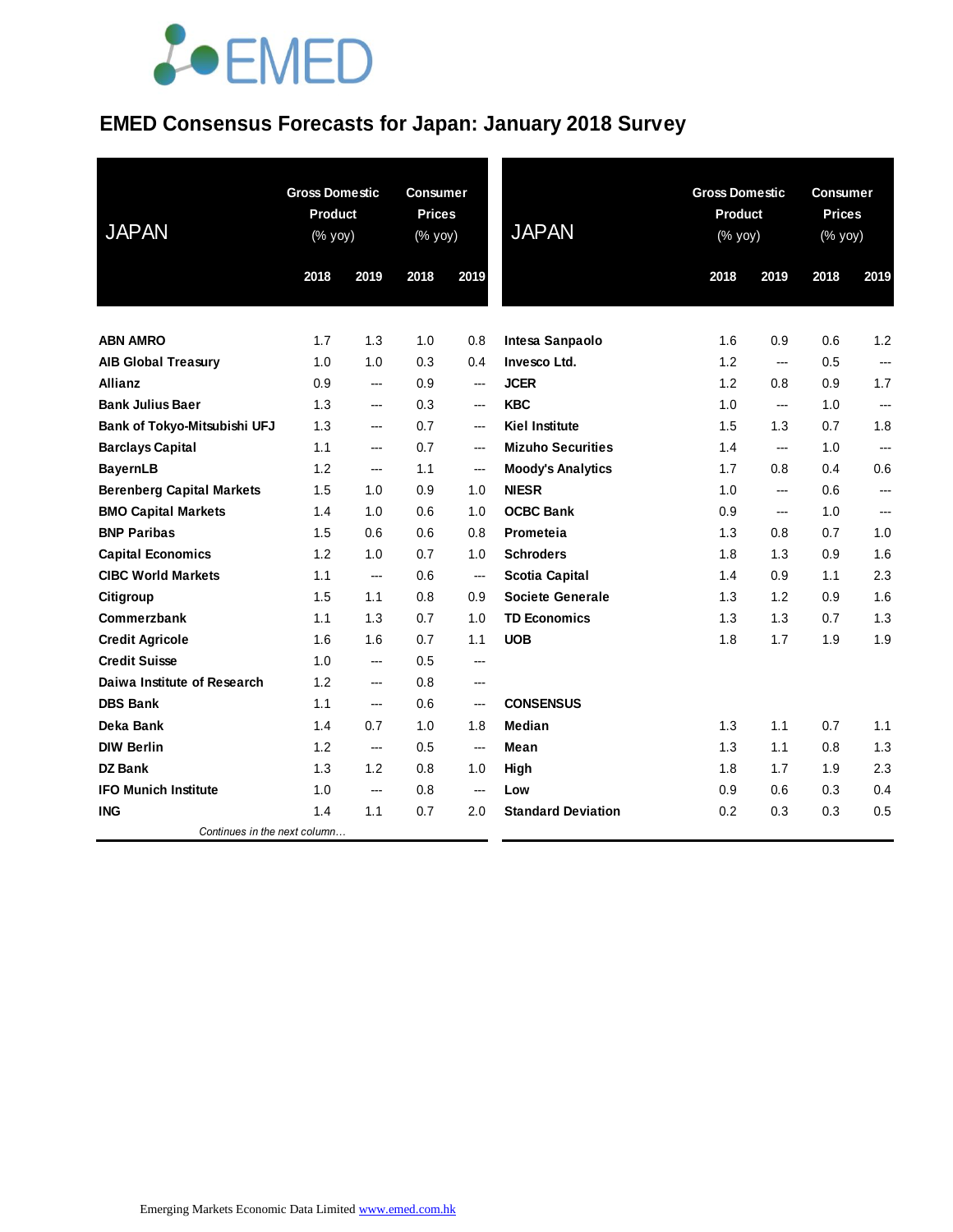#### **EMED Consensus Forecasts for China: January 2018 Survey**

| <b>CHINA</b>                     | <b>Gross Domestic</b><br><b>Product</b><br>(% yoy) |                          | <b>Consumer</b><br><b>Prices</b><br>(% yoy) |                          | <b>CHINA</b>                  | <b>Gross Domestic</b><br><b>Product</b><br>(% yoy) |                        | <b>Consumer</b><br><b>Prices</b><br>(% yoy) |       |
|----------------------------------|----------------------------------------------------|--------------------------|---------------------------------------------|--------------------------|-------------------------------|----------------------------------------------------|------------------------|---------------------------------------------|-------|
|                                  | 2018                                               | 2019                     | 2018                                        | 2019                     |                               | 2018                                               | 2019                   | 2018                                        | 2019  |
| <b>ABN AMRO</b>                  | 6.5                                                | 6.0                      | 2.5                                         | 2.5                      | <b>ING</b>                    | 6.7                                                | 6.7                    | 1.7                                         | 1.9   |
| <b>Allianz</b>                   | 6.3                                                | ---                      | 2.2                                         | $\hspace{0.05cm} \ldots$ | Intesa Sanpaolo               | 6.3                                                | ---                    | 2.3                                         |       |
| <b>Bank Julius Baer</b>          | 6.3                                                | ---                      | 2.1                                         | $\qquad \qquad \cdots$   | Invesco Ltd.                  | 6.6                                                | $\qquad \qquad \cdots$ | 1.0                                         | ---   |
| <b>Bank of East Asia</b>         | 6.5                                                | 6.2                      | 2.2                                         | 2.0                      | <b>JP Morgan</b>              | 6.7                                                | ---                    | 2.5                                         | ---   |
| <b>Barclays Capital</b>          | 6.3                                                | ---                      | 2.3                                         | $\overline{\phantom{a}}$ | <b>Kiel Institute</b>         | 6.4                                                | 6.1                    | 2.1                                         | 2.3   |
| <b>BayernLB</b>                  | 6.6                                                | ---                      | 2.2                                         | $\hspace{0.05cm} \ldots$ | <b>Moody's Analytics</b>      | 6.8                                                | 6.6                    | 1.6                                         | 2.5   |
| <b>BBVA</b>                      | 6.0                                                | $\overline{a}$           | 2.0                                         | $\overline{\phantom{a}}$ | <b>NIESR</b>                  | 6.5                                                | $---$                  | 2.1                                         | $---$ |
| <b>Berenberg Capital Markets</b> | 6.4                                                | 6.1                      | 2.3                                         | 2.2                      | <b>OCBC Bank</b>              | 6.0                                                | ---                    | 2.5                                         |       |
| <b>BMO Capital Markets</b>       | 6.6                                                | 6.3                      | 1.9                                         | 2.0                      | Prometeia                     | 6.3                                                | 5.8                    | 2.0                                         | 2.3   |
| <b>BNP Paribas</b>               | 6.4                                                | 6.5                      | 2.3                                         | 2.5                      | <b>Royal Bank of Scotland</b> | 6.5                                                | $\qquad \qquad \cdots$ | 2.0                                         | ---   |
| <b>Capital Economics</b>         | 6.5                                                | 6.3                      | 2.5                                         | 1.5                      | <b>Schroders</b>              | 6.4                                                | 6.3                    | 2.3                                         | 2.2   |
| Citigroup                        | 6.5                                                | 6.4                      | 2.1                                         | 2.1                      | Scotia Capital                | 6.5                                                | 6.2                    | 2.5                                         | 2.6   |
| Commerzbank                      | 6.4                                                | 6.2                      | 1.9                                         | 2.2                      | Societe Generale              | 6.4                                                | 5.8                    | 2.4                                         | 2.0   |
| <b>Credit Agricole</b>           | 6.6                                                | 6.4                      | 2.0                                         | 1.7                      | <b>UOB</b>                    | 6.7                                                | 6.6                    | 2.1                                         | 2.0   |
| <b>Credit Suisse</b>             | 6.5                                                | ---                      | 2.5                                         | $\overline{\phantom{a}}$ |                               |                                                    |                        |                                             |       |
| Daiwa Institute of Research      | 6.5                                                | 6.3                      | 2.1                                         | 2.0                      |                               |                                                    |                        |                                             |       |
| Danske Bank                      | 6.3                                                | 6.0                      | 2.3                                         | 2.3                      | <b>CONSENSUS</b>              |                                                    |                        |                                             |       |
| <b>DBS Bank</b>                  | 6.4                                                | ---                      | 2.1                                         | $\overline{\phantom{a}}$ | Median                        | 6.5                                                | 6.3                    | 2.2                                         | 2.2   |
| Deka Bank                        | 6.6                                                | 6.4                      | 2.7                                         | 2.6                      | Mean                          | 6.5                                                | 6.3                    | 2.2                                         | 2.2   |
| <b>DIW Berlin</b>                | 6.5                                                | $\overline{\phantom{a}}$ | 2.5                                         | $\overline{\phantom{a}}$ | High                          | 6.8                                                | 6.7                    | 2.8                                         | 2.6   |
| DZ Bank                          | 6.7                                                | 6.5                      | 2.0                                         | 2.0                      | Low                           | 6.0                                                | 5.8                    | 1.0                                         | 1.5   |
| <b>IFO Munich Institute</b>      | 6.3                                                | ---                      | 2.8                                         | $\overline{a}$           | <b>Standard Deviation</b>     | 0.2                                                | 0.2                    | 0.3                                         | 0.3   |
| Continues in the next column     |                                                    |                          |                                             |                          |                               |                                                    |                        |                                             |       |